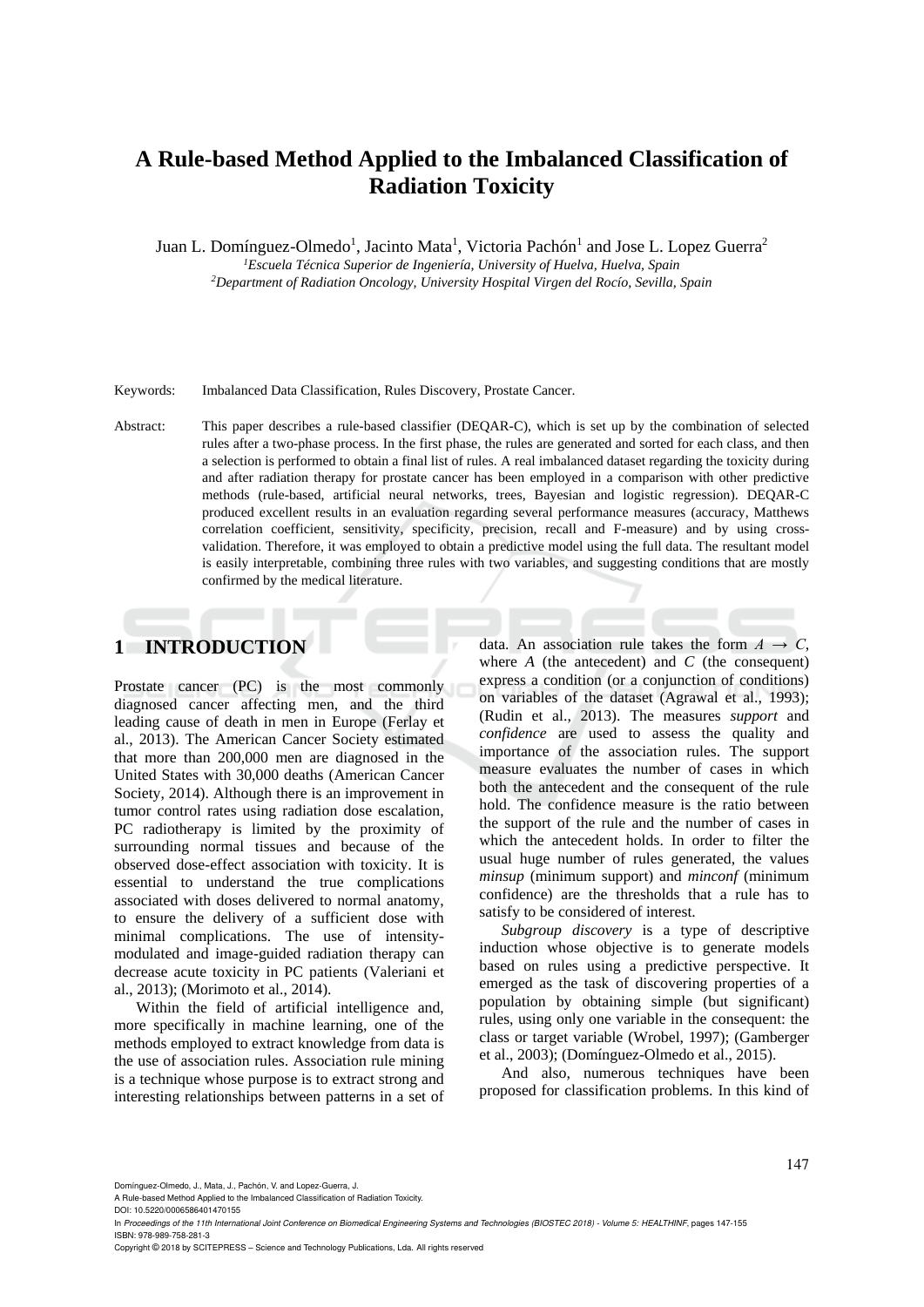task, a predictive model (classifier) tries to predict, with some certainty, the objective variable (of categorical type). Some examples of predictive methods are artificial neural networks, decision trees, logistic regression and Bayesian networks, among others (Hastie et al., 2009); (Golhar et al., 2017); (Cortés et al., 2015); (Liu et al., 1998). In binary classification tasks with imbalanced data, as in the case at hand, most algorithms are not usually capable of obtaining good results for the minority class and, therefore, the overall classification performance does not reach adequate values (Sun et al., 2009); (Rastgoo et al., 2016). The technique proposed in this paper has achieved an improved precision in both classes, thanks in part to an alternating selection of rules for each class.

The rest of the paper is organized as follows. Section 2 gives a description of the methods employed in this work. The experimental setup is presented in Section 3. Section 4 describes the experimental results and discussion. And the last section presents the conclusions.

## **2 METHODS EMPLOYED**

#### **2.1 Description of DEQAR-C**

DEQAR-C is a rule-based classifier that works by using a list of selected rules and a default class, both of them obtained during the training process. Figure 1 illustrates this training process, which is composed of two phases.

In the first phase, the "rule generation phase", DEQAR-C generates rules from the training dataset. This generation of rules is based on a method developed to extract knowledge in the form of association rules (Domínguez-Olmedo et al., 2011); (Domínguez-Olmedo et al., 2012); (Domínguez-Olmedo and Mata, 2016). It employs a deterministic approach to generate rules without a previous discretization of the numerical variables. Instead of discretizing, what may result in suboptimal results (Grosskreutz and Ruping, 2009), the process uses a dynamic generation of conditions. DEQAR-C obtains an ordered list of rules (called *ranking*) for each possible value of the class variable, storing separately the best rules in each class according to their values of confidence and support.

In the second phase, the "rule selection phase", a selection of the rules from all the rankings is done, by starting in the ranking of the rule with the highest confidence-support value and alternating iteratively between these rankings to select rules from them.

The parameter *maxrules* determines the maximum number of rules that will form the classifier. Figure 2 presents an example of this rule generation for a dataset with two classes, and also shows a possible selection of rules using a value of 3 for *maxrules*.



The detail of the final selection process is shown in Algorithm 1, which takes as input the set of cases in the training dataset, the rankings of rules and the parameter *maxrules*. After starting in the ranking with the best rule (step 3), the process continues selecting rules from the different rankings, but only those rules covering some case not covered by a rule previously selected (step 8). In the case of a binary classification, the process would alternate in the selection of rules for the two possible classes (if there were still rules not processed in both rankings). The procedure stops when all the rules have been processed or the number of selected rules reaches *maxrules* (step 17). At the end, the default class will be the one having the greatest number of cases not covered by any of the selected rules.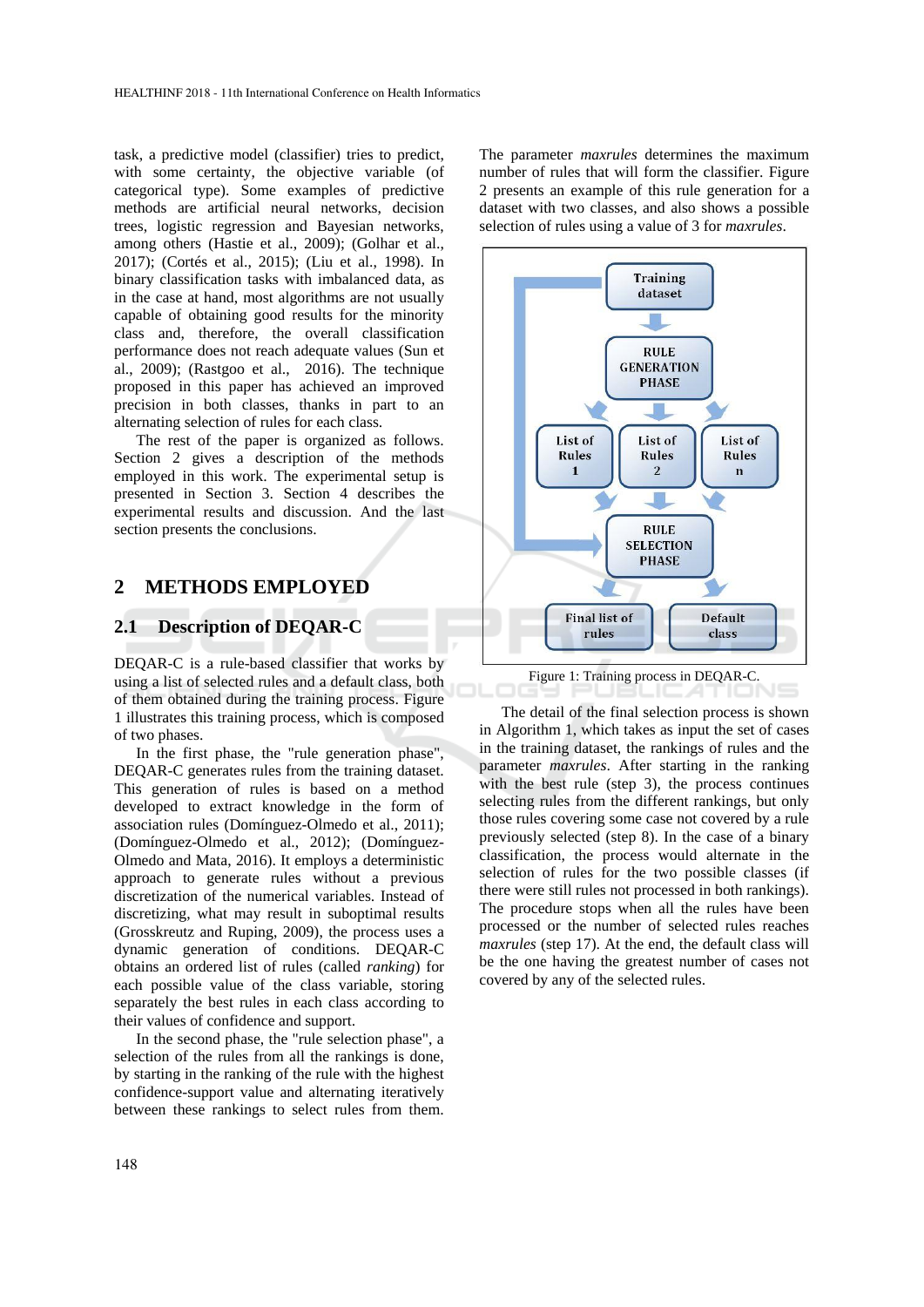

Figure 2: Example of the generation and selection of rules.

**Algorithm 1:** Rules Selection in DEQAR-C. **Input:** training dataset, rankings of rules, *maxrules* **Output:** final list of rules, default class

```
1: T = set of cases in the training dataset
 2: nRules = 0
 3: r = ranking with the best rule according 
     to the highest confidence-support value
 4 \cdot 5 \epsilon \alpha = FALSE
5: while NOT stop do
 6: if ranking r has more rules to process
       then
 7: R = next rule in ranking r
8: if rule R covers at least one case 
  in T then
9: add R to the final list of rules<br>10: nRules = nRules + 1nRules = nRules + 111: T = T - \text{cases covered by rule } R<br>12. r = \text{next} \text{ ranking (alternate)}r = next ranking (alternate)
13: end if
      14: else
15: r = next ranking (alternate)
16: end if
17: if all the rules were processed OR 
nRules = maxrules then<br>18· <br>stop = TRUE
        18: stop = TRUE
19: end if
20: end while
21: return the list of selected rules and
             the default class
```
To classify a new case, DEQAR-C will search the list of rules for the first one where the case matches its antecedent, assigning the class of that rule. If no rule is found, the default class is assigned. Algorithm 2 shows this process.

**Algorithm 2:** Classification process in DEQAR-C. **Input:** list of rules, default class, a new case to classify **Output:** predicted class 1: *r* = 1 2: *matched* = FALSE 3: **while** NOT *matched* AND *r* ≤ number of rules **do** 4: **if** the case matches the antecedent of rule *r* **then** 5: *predictedClass* = class of rule *r* 6: *matched* = TRUE 7: **end if** 8:  $r = r +$ 9: **end while** 10: **if** NOT *matched* **then** 11: *predictedClass* = default class 12: **end if** 13: **return** *predictedClass*

## **2.2 Classifiers Used in the Comparison**

Several predictive methods have been employed in a comparison with DEQAR-C. Methods based on rules (*ZeroR*, *PART*), artificial neural networks (*MultilayerPerceptron*), trees (*J48*, *RandomForest*), Bayes (*BayesNet*, *NaiveBayes*) or logistic regression (Logistic) have been used. Some of their *characteristics* are shown below:

- *ZeroR*. It is a classification method that only relies on the target variable (class), simply predicting the majority class. It can be useful to determine a baseline performance.
- *PART*. It generates a decision list by using a separate-and-conquer strategy (Frank and Witten, 1998).
- *MultilayerPerceptron.* A classifier that uses an artificial neural network with backpropagation. The nodes in this network are all sigmoid (Rumelhart et al., 1986).
- *J48*. It uses a pruned or unpruned C4.5 decision tree (Quinlan, 1993). A decision tree builds a classification model in the form of a tree structure.
- *RandomForest*. It constructs a forest of random trees, an ensemble learning method for classification, regression and other tasks (Breiman, 2001).
- *BayesNet*. It employs a Bayes network, a probabilistic graphical model that represents a set of random variables and their conditional dependencies (Pearl, 1985).
- *NaiveBayes*. It is based on Bayes theorem with independence assumptions between predictors. Despite its simplicity, it often outperforms more sophisticated classification methods (John and Langley, 1995).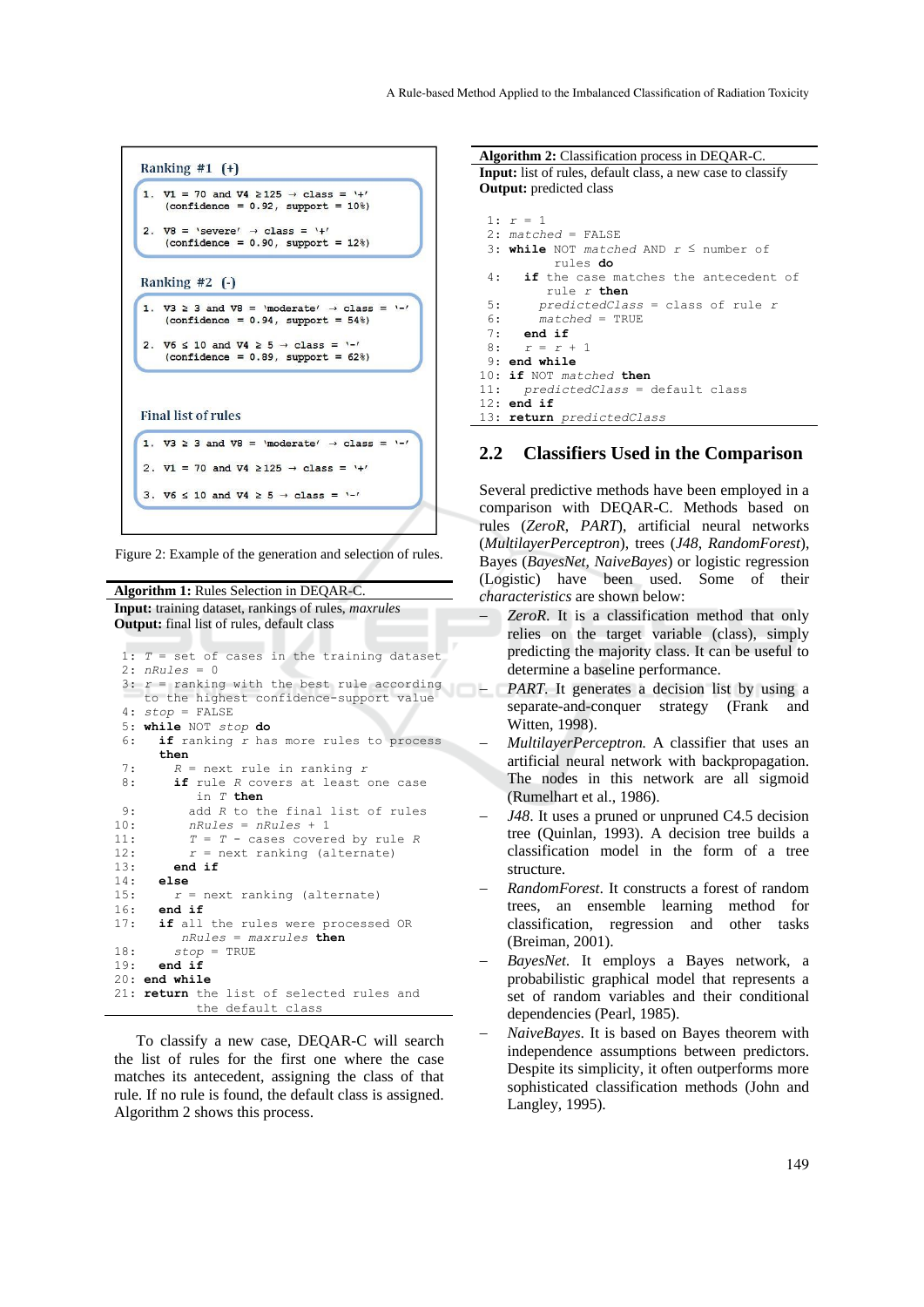| Variable                   | Units/Values                                            |
|----------------------------|---------------------------------------------------------|
| Age                        | years                                                   |
| Indication treatment       | Post-prostatectomy, Primary Prostate Cancer, Recurrence |
| Radiation technique        | Tomotherapy, RapidArc                                   |
| Gleason score              | 2.10                                                    |
| T stage                    | $T1$ , T1b, T1c, T2, T2a, T2b, T2c, T3, T3a, T3b, T4    |
| Diagnosis PSA <sup>1</sup> | ng/mL                                                   |
| <b>Risk</b>                | Low, Intermediate, High                                 |
| ADT <sup>2</sup>           | No ADT, Short Term, Long Term                           |
| Radiation time             | days                                                    |
| Planning tumor volume      | cc                                                      |
| Prostate radiation dose    | Gy                                                      |
| Fractionation              | Gy                                                      |
| Pelvic treatment           | Yes, No                                                 |
| Bladder volume             | $_{cc}$                                                 |
| Bladder mean dose          | Gy                                                      |
| Bladder median dose        | Gy                                                      |
| GU acute toxicity          | $+$ , $-$                                               |

TECHNO

Table 1: Variables and units of the dataset.

*<sup>1</sup>PSA: prostate specific antigen*

*<sup>2</sup>ADT: androgen deprivation therapy*

 *Logistic*. It builds a multinomial logistic regression model with a ridge estimator (Le-Cessie and van Houwelingen, 1992).

# **3 EXPERIMENTAL SETUP**

### **3.1 Dataset Description**

In this work, a dataset about the toxicity effects during and after treatment of PC (Lopez et al., 2015) has been used. This dataset includes the clinical (i.e. age), pathological (i.e. Gleason score, T score), and therapeutic (i.e. radiation dose, fractionation, whole pelvic lymph node irradiation, radiation technique) information as well as the out-come (acute genitourinary [GU] toxicity) of 162 PC patients treated with arc radiation therapy from June 2006 through May 2012 at two institutions from different nationalities (Europe and Latin-America).

The names of the 17 selected variables in the dataset are shown in Table 1. The numerical variables are 10 and the class variable is binary ('+' for a toxicity grade  $\geq 2$ , '-' for a toxicity grade < 2), with a distribution for class '+' of 23.5% of the cases. Therefore, it is an imbalanced dataset with a 3.3:1 ratio of negative/positive cases.

**Ethical Considerations**. All identifiable information about the patients was adequately removed from the da-ta to preserve anonymity.

## **3.2 Evaluation Criteria**

In a binary classification problem, such as the one we are presenting, we can denote with TP (True Positive) the number of positive cases correctly classified, with TN (True Negative) the number of negative cases correctly classified, with FN (False Negative) the number of positive cases incorrectly classified, and with FP (False Positive) the number of negative cases incorrectly classified.

The following evaluation measures were employed in the comparison: accuracy, Matthews correlation co-efficient, the average value of sensitivity and specificity, precision, recall and Fmeasure. A description of these measures is presented below:

 Accuracy: the proportion of true results (both true positives and true negatives) among the total number of cases examined.

$$
Accuracy = \frac{TP + TN}{TP + TN + FN + FP}
$$
 (1)

 MCC: Matthews correlation coefficient, which measures the quality of binary classifications (Matthews, 1975).

$$
MCC =
$$
  

$$
\frac{TP * TN - FP * FN}{\sqrt{(TP + FP) * (TP + FN) * (TN + FP) * (TN + FN)}}
$$
(2)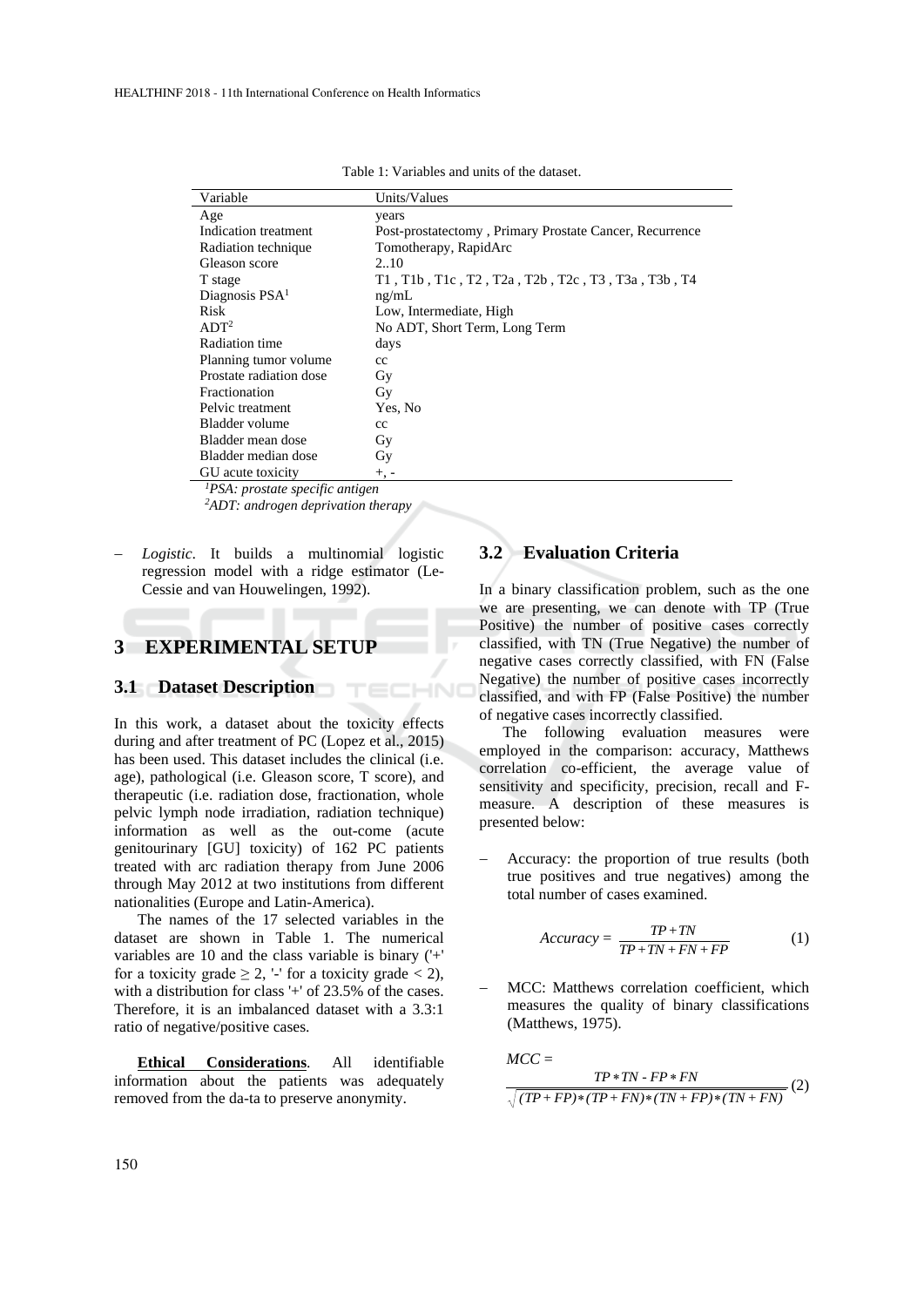Average value of sensitivity and specificity: sensitivity is the proportion of positives cases that are correctly identified as such, and specificity is the proportion of negatives cases that are correctly identified as such.

$$
avg (Se, Sp) = \left(\frac{TP}{TP + FN} + \frac{TN}{TN + FP}\right) * 0.5
$$
 (3)

 Precision: analogous to positive predictive value (PPV).

$$
precision = \frac{TP}{TP + FP}
$$
 (4)

Recall: analogous to sensitivity.

$$
recall = \frac{TP}{TP + FN} \tag{5}
$$

 F-measure: the harmonic mean of precision and recall.

$$
F-measure = \frac{precision*recall}{precision+recall}*2
$$
 (6)

## **4 EXPERIMENTAL RESULTS**

### **4.1 Results of the Comparison**

The classifiers previously mentioned were evaluated in the task about the prediction of toxicity effects in the radiotherapy treatment of PC. The evaluation measures were calculated by using stratified 10-fold cross-validation. Cross-validation reduces the variance of the estimates and improves the estimation of the generalization performance. In kfold cross-validation, the original data is partitioned into k equal size subsets. Then, a single subset is retained as the validation data and the remaining k-1 subsets are used as training data. The process is repeated k times, with each of the k subsets used exactly once as the validation data (Arlot and Celisse, 2010). At the end, the final validation result is calculated from all the partial results.

The machine learning software Weka (Frank et al., 2016) was used to run the classifiers *ZeroR*, *PART*, *MultilayerPerceptron*, *J48*, *RandomForest*, *BayesNet*, *NaiveBayes* and *Logistic*. For a fair comparison, the final values of the parameters used in all the classifiers were the ones that yielded the best results after testing several combinations of values (grid search).

The results for accuracy, MCC and average value of sensitivity and specificity are displayed in

Table 2 and Figure 3. As can be seen, DEQAR-C obtained excellent results, which seems to support the proposed selection of high confidence-support rules for each class, not only to obtain high values of general accuracy but also to get a satisfactory prediction for both classes. The imbalance in the dataset (38 positive cases and 124 negative cases) adds more difficulty to the classification task. The results of DEQAR-C were the best regarding these three evaluation measures. The classifiers *NaiveBayes* and *MultilayerPerceptron* also obtained good results, but the difference for MCC, in comparison with DEQAR-C, is important. Matthews correlation coefficient is generally regarded as being one of the best measures to describe the confusion matrix of true and false positives and negatives by a single number, especially suitable to the case of imbalanced data learning (Powers, 2011).

Table 2: Results for accuracy, MCC and average(Se, Sp).

| Classifier                  | accuracy | MCC   | avg(Se, Sp) |
|-----------------------------|----------|-------|-------------|
| ZeroR                       | 0.765    | 0.000 | 0.500       |
| <b>PART</b>                 | 0.710    | 0.185 | 0.592       |
| <b>MultilayerPerceptron</b> | 0.710    | 0.199 | 0.601       |
| J48                         | 0.698    | 0.118 | 0.556       |
| <b>RandomForest</b>         | 0.765    | 0.161 | 0.546       |
| <b>BayesNet</b>             | 0.710    | 0.185 | 0.592       |
| <b>NaiveBayes</b>           | 0.698    | 0.210 | 0.611       |
| Logistic                    | 0.716    | 0.132 | 0.559       |
| DEOAR-C                     | 0.772    | 0.358 | 0.677       |

The results for the measures associated with a particular class (precision, recall and F-measure) are shown in Tables 3 and 4. DEQAR-C did not obtain the best F-measure result for negative toxicity (the majority class); but its result was close to the best, and obtained the best precision. Regarding the positive toxicity, DEQAR-C obtained the best precision, recall and F-measure; the classifier NaiveBayes was the second best. As can be seen, the F-measure for this minority class was not very high in all the classifiers, and only DEQAR-C surpassed the value 0.5.

Table 3: Results for precision, recall and F-measure (toxicity '+').

| Classifier           | Precision | Recall | F-Measure |
|----------------------|-----------|--------|-----------|
| ZeroR                | 0.000     | 0.000  | 0.000     |
|                      |           |        |           |
| <b>PART</b>          | 0.378     | 0.368  | 0.373     |
| MultilayerPerceptron | 0.385     | 0.395  | 0.390     |
| J48                  | 0.333     | 0.289  | 0.310     |
| <b>RandomForest</b>  | 0.500     | 0.132  | 0.208     |
| <b>BayesNet</b>      | 0.378     | 0.368  | 0.373     |
| NaiveBayes           | 0.378     | 0.447  | 0.410     |
| Logistic             | 0.357     | 0.263  | 0.303     |
| DEOAR-C              | 0.514     | 0.500  | 0.507     |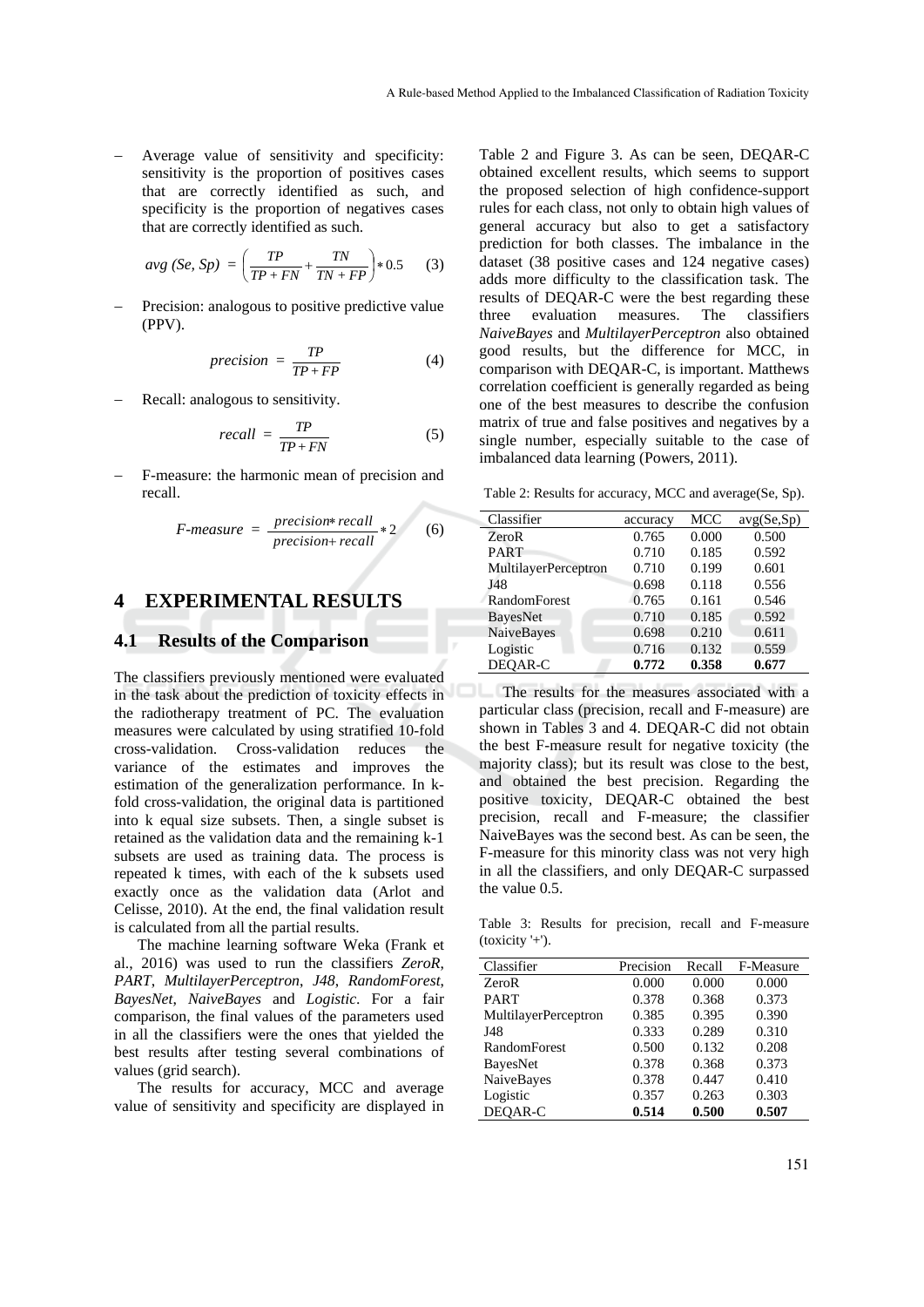

Figure 3: Results for accuracy, MCC and average(Se, Sp).

|                 |  |  |  | Table 3: Results for precision, recall and F-measure |
|-----------------|--|--|--|------------------------------------------------------|
| $(toxicity'+).$ |  |  |  |                                                      |

| Classifier           | Precision | Recall | F-Measure |
|----------------------|-----------|--------|-----------|
| ZeroR                | 0.000     | 0.000  | 0.000     |
| <b>PART</b>          | 0.378     | 0.368  | 0.373     |
| MultilayerPerceptron | 0.385     | 0.395  | 0.390     |
| J48                  | 0.333     | 0.289  | 0.310     |
| <b>RandomForest</b>  | 0.500     | 0.132  | 0.208     |
| <b>BayesNet</b>      | 0.378     | 0.368  | 0.373     |
| NaiveBayes           | 0.378     | 0.447  | 0.410     |
| Logistic             | 0.357     | 0.263  | 0.303     |
| DEOAR-C              | 0.514     | 0.500  | 0.507     |
|                      |           |        |           |

Table 4: Results for precision, recall and F-measure (toxicity '-').

| Classifier                  | Precision | Recall | F-Measure |
|-----------------------------|-----------|--------|-----------|
| ZeroR                       | 0.765     | 1.000  | 0.867     |
| <b>PART</b>                 | 0.808     | 0.815  | 0.811     |
| <b>MultilayerPerceptron</b> | 0.813     | 0.806  | 0.810     |
| J48                         | 0.791     | 0.823  | 0.806     |
| <b>RandomForest</b>         | 0.783     | 0.960  | 0.862     |
| <b>BayesNet</b>             | 0.808     | 0.815  | 0.811     |
| <b>NaiveBayes</b>           | 0.821     | 0.774  | 0.797     |
| Logistic                    | 0.791     | 0.855  | 0.822     |
| DEOAR-C                     | 0.848     | 0.855  | 0.851     |

The results for the measures associated with a particular class (precision, recall and F-measure) are shown in Tables 3 and 4. DEQAR-C did not obtain the best F-measure result for negative toxicity (the majority class); but its result was close to the best, and obtained the best precision. Regarding the positive toxicity, DEQAR-C obtained the best precision, recall and F-measure; the classifier

NaiveBayes was the second best. As can be seen, the F-measure for this minority class was not very high in all the classifiers, and only DEQAR-C surpassed the value 0.5.

## **4.2 Prediction Model**

After testing and comparing the described classifiers by stratified cross-validation, the full dataset was used to obtain a prediction model for the GU toxicity. DEQAR-C was executed with the same parameters that achieved the best results in crossvalidation (*minsens* = 0.7, *delta* = 0.05, *maxAttr* = 2, *maxrules* = 3). The parameters *minsens*, *maxAttr* and *delta* are used in the rules generation phase, controlling the search for rules and the conditions for the numerical variables (Domínguez et al., 2015). After this execution, three rules were selected (see Table 5) and the default class was set to '-'.

As can be seen, the rules are simple with two variables, because of the constraint due to the parameter *maxAttr* (maximum number of variables in the antecedent).

The combination of these three rules achieves a covering of 76% of the cases, and from the 39 remaining cases, 28 are negative ones.

The simplicity of the obtained classifier also makes it more interpretable. It can be easily analyzed to discover the conditions most likely to be of influence in the toxicity effects, in contrast with the greater complexity of other models such as artificial neural networks or Random Forest. As an example, Figure 4 shows some of the 24 rules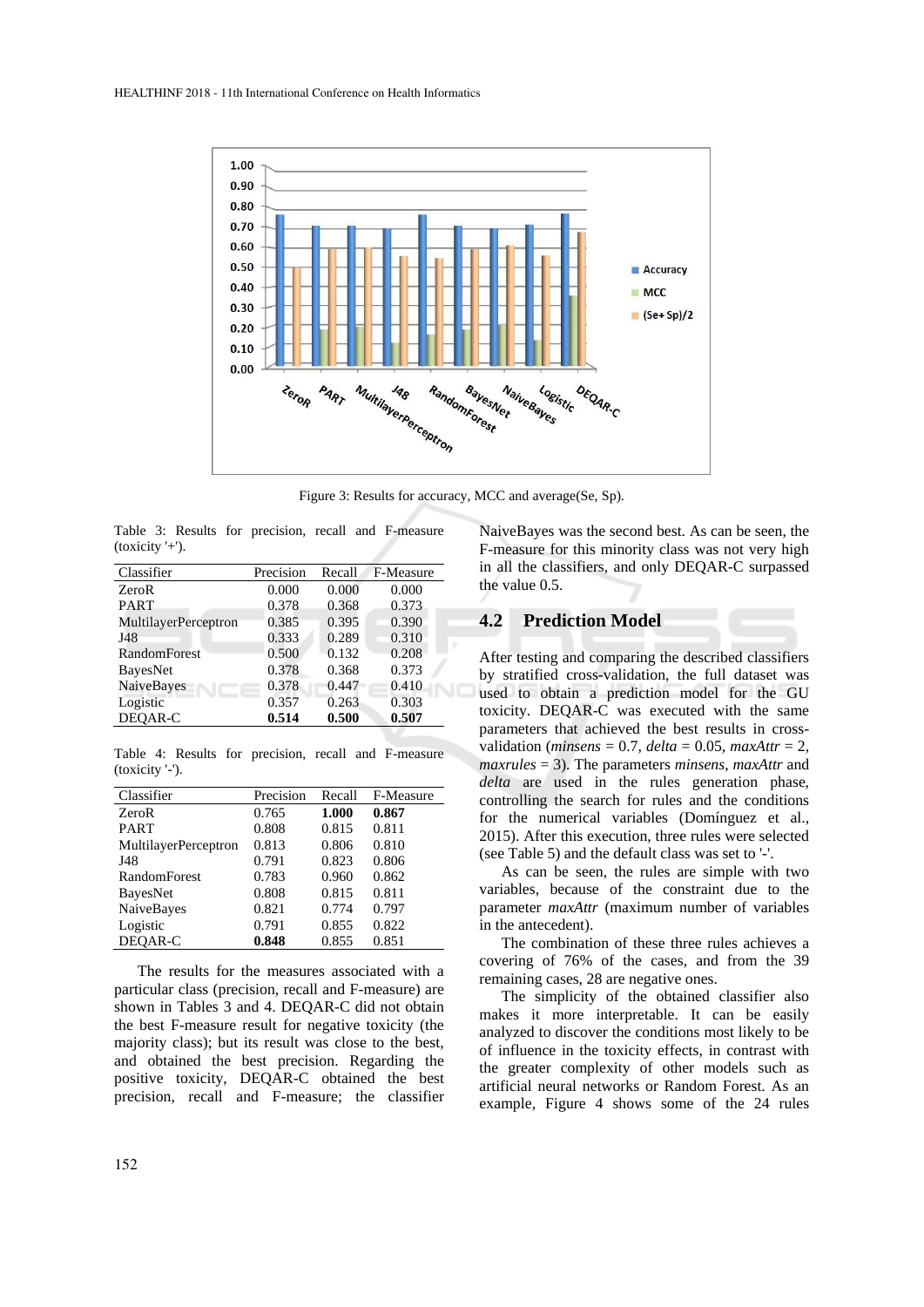Table 5: Rules obtained in the final classifier.

| Antecedent                                                        | GU acute toxicity        |
|-------------------------------------------------------------------|--------------------------|
| Technique = $Tomotherapy$ AND Planning tumor volume $\leq$ 218.62 | -                        |
| Prostate radiation dose $> 70.02$ AND Bladder volume $> 63.67$    |                          |
| Technique = $Tomotherapy$ AND Fractionation $\leq 2.52$           | $\overline{\phantom{0}}$ |

obtained after executing the classifier PART (some of them with five conditions).



Figure 4: Rules obtained by PART classifier.

#### **4.3 Application to Clinical Practice**

As can be seen by analyzing the rules in Table 5, five of the sixteen independent variables in the dataset are employed in the model: *Technique*, *Planning tumor volume*, *Prostate radiation dose*, *Bladder volume* and *Fractionation*. They can be considered of great relevance in this model for GU toxicity, because the predictions mainly depend on their values. Also, some relative importance could be established between them, because there exists an ordering in the rules and the search for a match follows this order.

These variables and their associated values could be seen as risk factors for GU toxicity. These risk factors are mostly confirmed by the literature (Acevedo-Henao et al., 2014); (Ahmed et al., 2013); (Aizer et al., 2011); (Lopez et al., 2013), which may corroborate the value of the method employed.

Better stratification of patients based on their own expected tumor and normal tissue factors will enable therapy to be highly tailored. Prostate cancer patients with low-risk toxicity (e.g., men treated with Tomotherapy and having a lower prostate volume) might be able to receive a more intense treatment. Additionally, we can better define the individual patient subgroups that benefit from specific components of radiation therapy.

# **5 CONCLUSIONS**

In this work we have presented the application of several predictive methods to data regarding the toxicity of radiation therapy for prostate cancer. This dataset exhibits some imbalance in the classes, with a 3.3:1 ratio of negative/positive cases.

A rule-based classifier (DEQAR-C) was described, which works without discretizing the numerical variables and by selecting a subset of the best rules extracted for each class. This method was compared to other classifiers by using crossvalidation with several evaluation measures. DEQAR-C produced outstanding results in this classification task, with higher prediction performance in both classes than the rest of classifiers. Therefore, it was employed to obtain a predictive model using the full data. The simplicity of the model (three rules with two variables) also makes it more interpretable, which may be useful in obtaining knowledge from medical data and subsequently applying it into the clinical practice.

As future work, it would be interesting to test the proposed approach in another real classification problem or simultaneously with more datasets.

## **ACKNOWLEDGMENTS**

The authors would like to thank Dr. Ignacio Azinovic for his support with the employed data.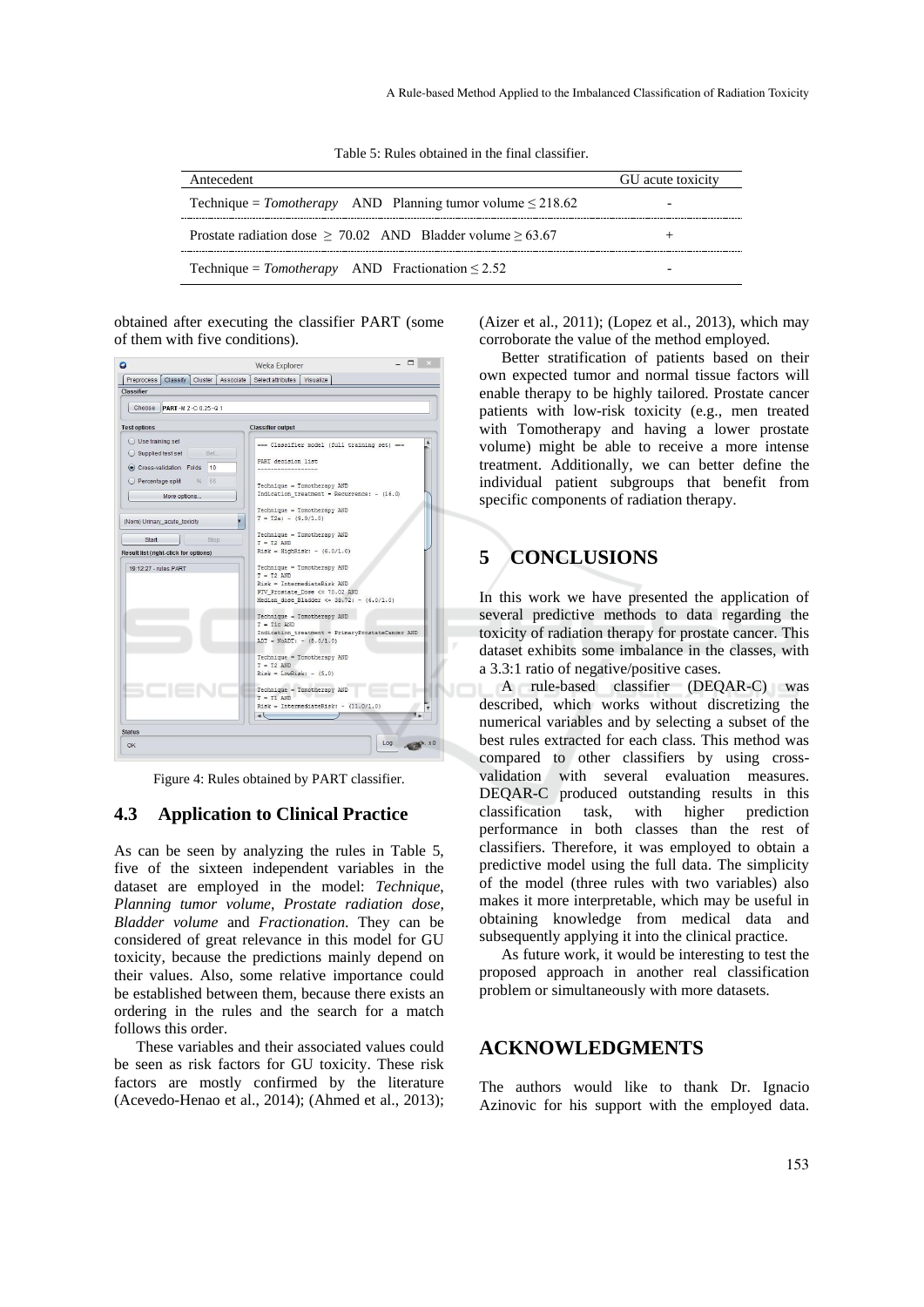The research presented in this paper was partially funded by the Regional Government of Andalusia (Junta de Andalucía) under grant number TIC-7629 and Spanish Ministry of Education and Science (Grant Number: TIN2009-14057-C03-03).

## **REFERENCES**

- Ferlay, J., Steliarova-Foucher, E., Lortet-Tieulent, J., Rosso, S., Coebergh, J.W.W., Comber, H., Forman, D. and Bray, F., 2013. Cancer incidence and mortality patterns in Europe: estimates for 40 countries in 2012. *European Journal of Cancer* 49(6), 1374-1403.
- American Cancer Society, September 2014. *http://www.cancer.org/cancer/ prostatecancer/detailedguide/prostate-cancer-keystatistics*.
- Valeriani, M., Carnevale, A., Osti, M.F., de Sanctis, V., Agolli, L. and Enrici, R.M., 2013. Hypofractionated intensity-modulated simultaneous integrated boost and image-guided radiotherapy in the treatment of highrisk prostate cancer patients: a preliminary report on acute toxicity. *Tumori* 99(4), 474-479.
- Morimoto, M., Yoshioka, Y., Konishi, K., Isohashi, F., Takahashi, Y., Ogata, T., Koizumi, M., Teshima, T., Bijl, H.P., van der Schaaf, A., Langendijk, J.A. and Ogawa, K., 2014. Comparison of acute and subacute genitourinary and gastrointestinal adverse events of radiotherapy for prostate cancer using intensitymodulated radiation therapy, three-dimensional conformal radiation therapy, permanent implant brachytherapy and high-dose-rate brachytherapy. *Tumori* 100(3), 265-271.
- Agrawal, R., Imielinski, T. and Swami, A., 1993. Mining Association Rules between Sets of Items in Large Databases. In *Proceedings of ACM SIGMOD ICMD*, 207-216.
- Rudin, C., Letham, B. and Madigan, D., 2013. Learning theory analysis for association rules and sequential event prediction. *Journal of Machine Learning Research*, 14:3441-3492.
- Wrobel, S., 1997. An algorithm for multi-relational discovery of subgroups. *Principles of data mining and knowledge discovery*, 78-87.
- Gamberger, D., Lavrac, N. and Krstacic, G., 2003. Active Subgroup Mining: A Case Study in Coronary Heart Disease Risk Group Detection. *Artificial Intelligence in Medicine* 28, 27–57.
- Domínguez-Olmedo, J. L., Mata, J. and Pachón, V., 2015. Deterministic Extraction of Compact Sets of Rules for Subgroup Discovery. In *Proceedings of Intelligent Data Engineering and Automated Learning – IDEAL*, 138-145.
- Hastie, T., Tibshirani, R. and Friedman, J., 2009. *The Elements of Statistical Learning: Data Mining, Inference, and Prediction*. Springer-Verlag.
- Golhar, M., Iwahori, Y., K. Bhuyan, M., Funahashi, K. and Kasugai, K., 2017. A Robust Method for Blood

Vessel Extraction in Endoscopic Images with SVMbased Scene Classification. In *Proceedings of the 6th International Conference on Pattern Recognition Applications and Methods: ICPRAM,* 148-156.

- Cortés, X., Serratosa, F. and Moreno-García, C., 2015. An Interactive Model for Structural Pattern Recognition based on the Bayes Classifier. In *Proceedings of the International Conference on Pattern Recognition Applications and Methods: ICPRAM*, 240-247.
- Liu, B., Hsu, W. and Ma, Y., 1998. Integrating classification and association rule mining. In *Proceedings of Fourth International Conference on Knowledge Discovery and Data Mining*.
- Sun, Y., Wong, A.K.C., Kamel, M.S., 2009. Classification of imbalanced data: a review. *International Journal of Pattern Recognition and Artificial Intelligence* 23(4), 687–719.
- Rastgoo, M., Lemaitre, G., Massich, J., Morel, O., Marzani, F., Garcia, R. and Meriaudeau, F., 2016. Tackling the Problem of Data Imbalancing for Melanoma Classification . In *Proceedings of the 9th International Joint Conference on Biomedical Engineering Systems and Technologies: BIOIMAGING (BIOSTEC)*.
- Domínguez-Olmedo, J. L., Mata, J., Pachón, V. and Maña, M., 2011. A deterministic approach to association rule mining without attribute discretization. In *Proceedings of the International Conference on Digital Information Processing and Communications*, 188, 140–150.
- Domínguez-Olmedo, J. L., Mata, J., Pachón, V. and Maña, M., 2012. Rule extraction from medical data without discretization of numerical attributes. In *Proceedings of the International Conference on Health Informatics (HEALTHINF)*, 397-400.
- Domínguez-Olmedo, J.L. and Mata, J., 2016. Comparison of Standard Discretization with a New Method for Quantitative Association Rules. *IEEE Latin America Transactions* 14(4), 1879-1885.
- Grosskreutz, H. and Ruping, S., 2009. On Subgroup Discovery in Numerical Domains. *Data Mining and Knowledge Discovery* 19(2), 210–226.
- Frank, E. and Witten, I. H., 1998. Generating Accurate Rule Sets without Global Optimization. In *Proceedings of the Fifteenth International Conference on Machine Learning*, 144-151.
- Rumelhart, D. E., Hinton, G. E. and Williams, R. J., 1986. *Parallel distributed processing: explorations in the microstructure of cognition*. MIT Press Cambridge, 318-362.
- Quinlan, R., 1993. *C4.5: Programs for Machine Learning*. Morgan Kaufmann Publishers, San Mateo.
- Breiman, L., 2001. Random Forests. *Machine Learning* 45(1), 5-32.
- Pearl, J., 1985. *Bayesian Networks: A Model of Self-Activated Memory for Evidential Reasoning*. UCLA Computer Science Department.
- John, G. H. and Langley, P., 1995. Estimating Continuous Distributions in Bayesian Classifiers. In *Proceedings of the Eleventh Conference on Uncertainty in Artificial Intelligence*, 338-345.